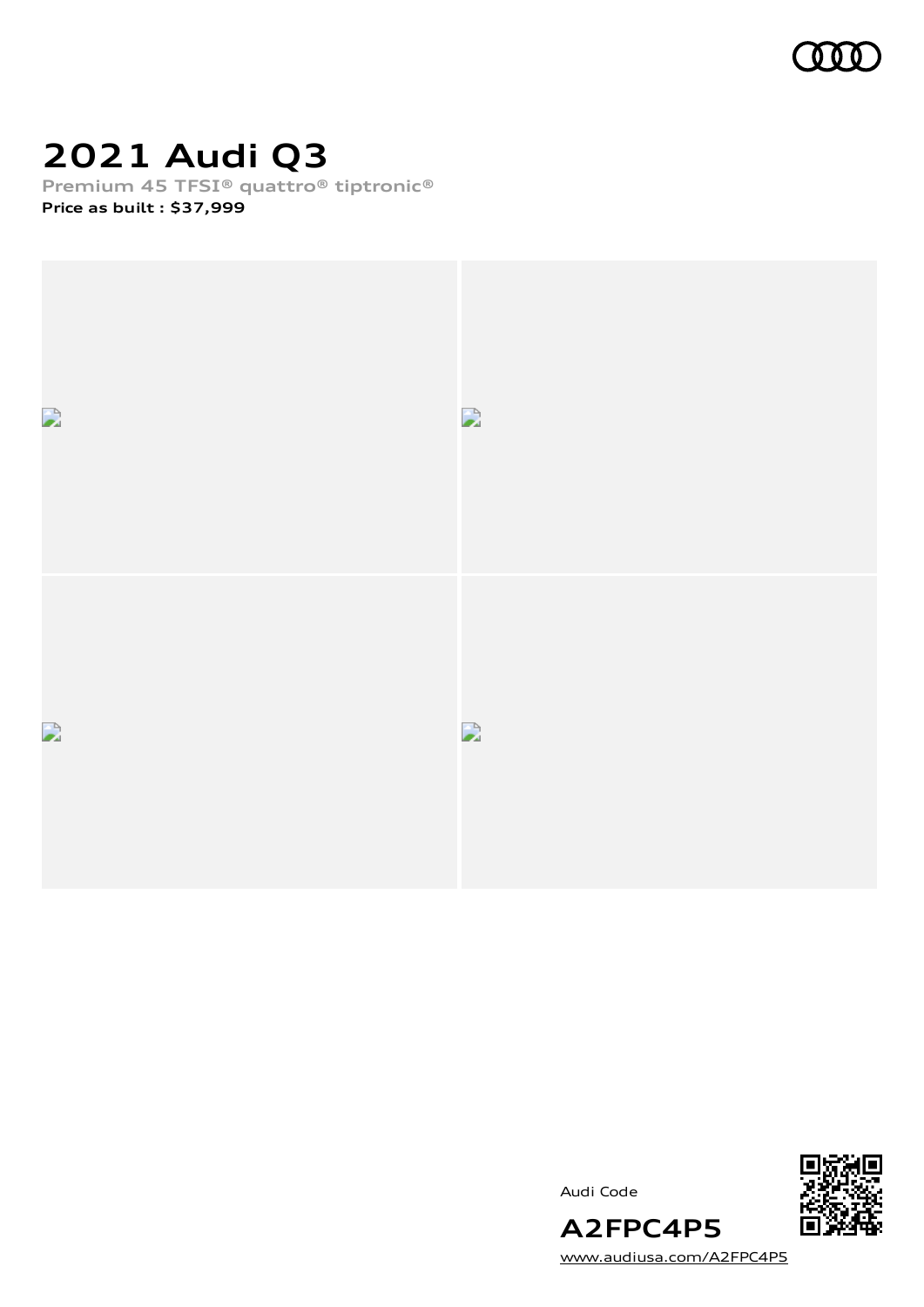# **Summary**

#### **Audi 2021 Audi Q3** Premium 45 TFSI® quattro® tiptronic®

**Price as buil[t](#page-10-0)** \$37,999

#### **Exterior colour**

Mythos Black metallic

### D

#### **Further Information**

Type of vehicle Used car Mileage 13,619 miles No

**Warranty**

### **Interior colour**

Seats Black Dashboard Black Carpet Black Headliner Black

### **Audi Code** A2FPC4P5

**Your configuration on www.audiusa.com** [www.audiusa.com/A2FPC4P5](https://www.audiusa.com/A2FPC4P5)

**Commission number** b42262cc0a0e09b05160

### **Technical Specifications**

Engine type 2.0-liter four-cylinder Displacement/Bore and 1,984/82.5 x 92.8 cc/mm stroke Max. output 228 HP Torque 258 lb-ft@rpm Top track speed [1](#page-10-0)30 mph $<sup>1</sup>$ </sup> Acceleration (0 - 60 mph) 7.0 seconds Recommended fuel Regular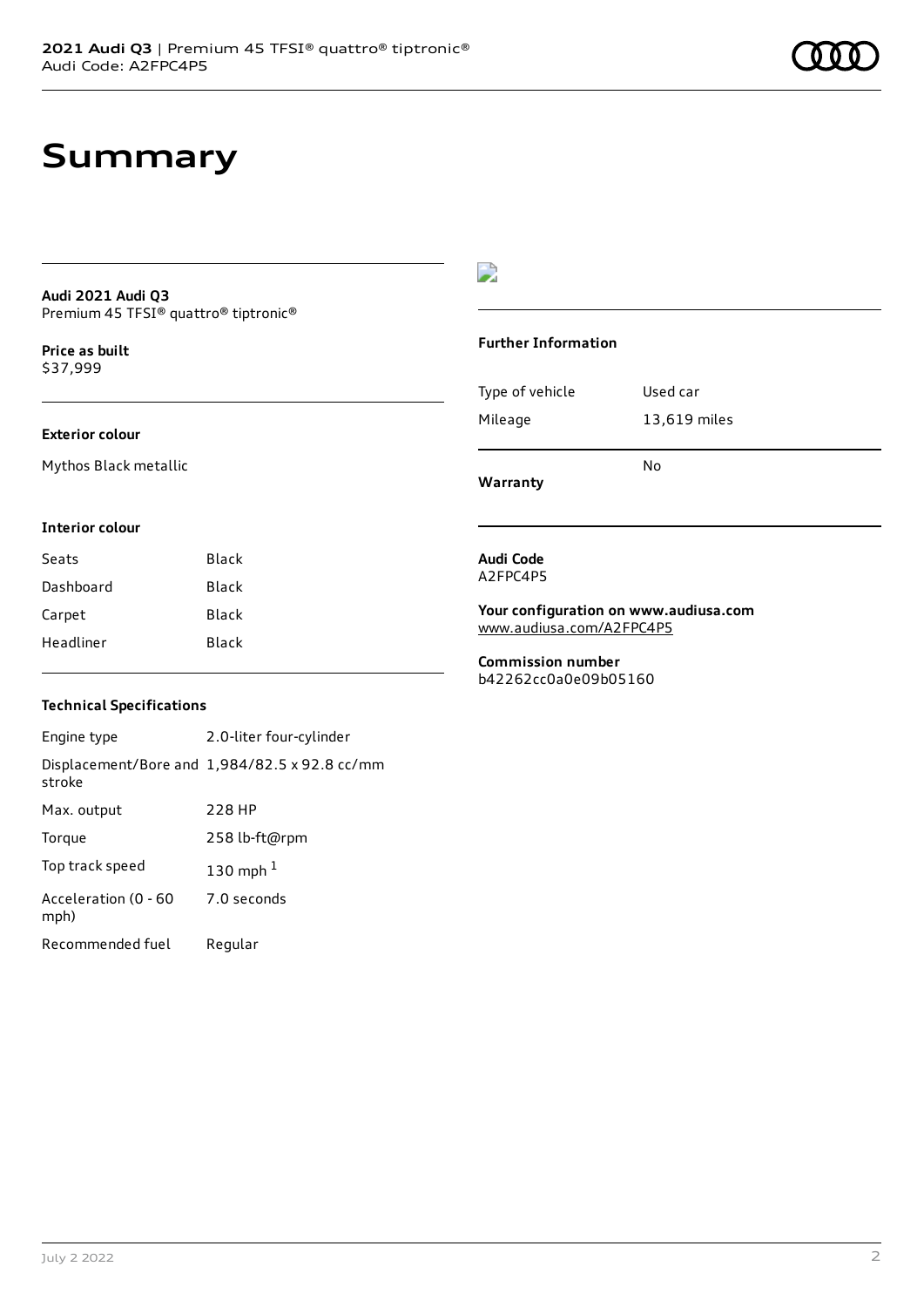# **Equipment**

Mythos Black metallic

Audi advanced key-keyless start, stop and entry

Power-adjustable, power-folding, heated exterior side mirrors with auto-dimming on driver side

Convenience package

Auto-dimming frame-less interior rear view mirror with digital compass

LED interior lighting package

Parking system plus (front and rear acoustic sensors)

Audi side assist

SiriusXM® with 90-day All Access trial subscription





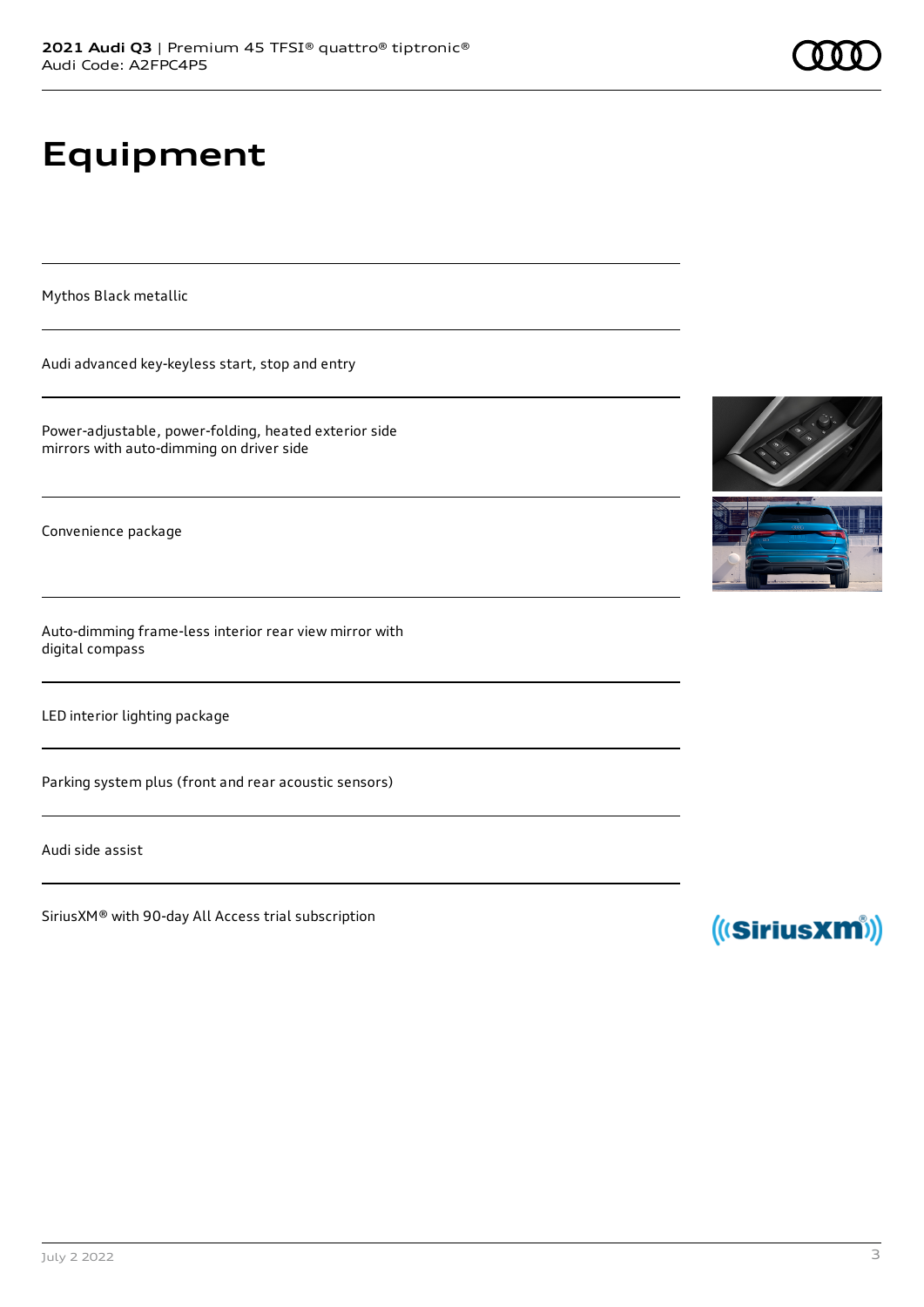# **Standard features**

### **Safety and Security**

| 4UB   | Driver and front-passenger advanced airbags                     |
|-------|-----------------------------------------------------------------|
| 1AS   | Electronic stability program (ESP) with<br>offroad mode         |
| UH1   | Electromechanical parking brake                                 |
| 8T2   | Cruise control system                                           |
| 6Y2   | Top speed electronically limited to 130 mph                     |
| 4H5   | Electronic rear child door locks                                |
| 1 N 7 | Progressive steering                                            |
| 7K6   | Tire-pressure monitoring system                                 |
| 4X3   | Advanced Airbag Protection System                               |
| 8N6   | Light/rain sensor                                               |
| 3B7   | Lower Anchors and Tethers for Children<br>(LATCH) in rear seats |

#### **Exterior**

| 1D <sub>8</sub> | Provision for towing bracket           |
|-----------------|----------------------------------------|
| 1S1             | Vehicle tool kit and vehicle jack      |
| 3S1             | Aluminum roof rails                    |
| 511             | Tailgate roof spoiler                  |
| 8EX             | LED headlights                         |
| 8TB             | Rear fog lights                        |
| H87             | 235/55 R18 all-season tires            |
| 8VM             | LED taillights with dynamic indicators |
| 4ZB             | Aluminum trim around exterior windows  |
| C30             | 18" 5-twin-spoke dynamic design wheels |

### **Interior**

| QE1        | Storage package                                                |
|------------|----------------------------------------------------------------|
| Q]1        | Aluminium interior package                                     |
| 3FU        | Power panoramic sunroof                                        |
| VT5        | S line® stainless steel illuminated door sill<br>inlays        |
| 6NO        | Black cloth headliner                                          |
| KH5        | Three-zone automatic climate control<br>system                 |
| 1 XX       | Three-spoke multifunction steering wheel<br>with shift paddles |
| 7HC        | Extended leather package                                       |
| 6E3        | Front center armrest                                           |
| 4E7        | Power tailgate                                                 |
| 5KR        | Split-folding 40/20/40 rear seatbacks                          |
| N1M        | Leather seat covers                                            |
| 4A3        | <b>Heated front seats</b>                                      |
| <b>5MA</b> | Micrometallic Silver inlays                                    |

#### **Infotainment and Driver Assistance**

| UG5             | Hill descent control                                                                                      |
|-----------------|-----------------------------------------------------------------------------------------------------------|
| 6K <sub>2</sub> | Audi pre sense® front with pedestrian<br>protection                                                       |
| 2H <sub>6</sub> | Audi drive select                                                                                         |
| 7W1             | Audi pre sense® basic                                                                                     |
| UI <sub>2</sub> | Audi smartphone interface including Apple<br>CarPlay® and Google™ Android Auto™ for<br>compatible devices |
| KA <sub>2</sub> | Rear view camera                                                                                          |
| 8G1             | High beam assist                                                                                          |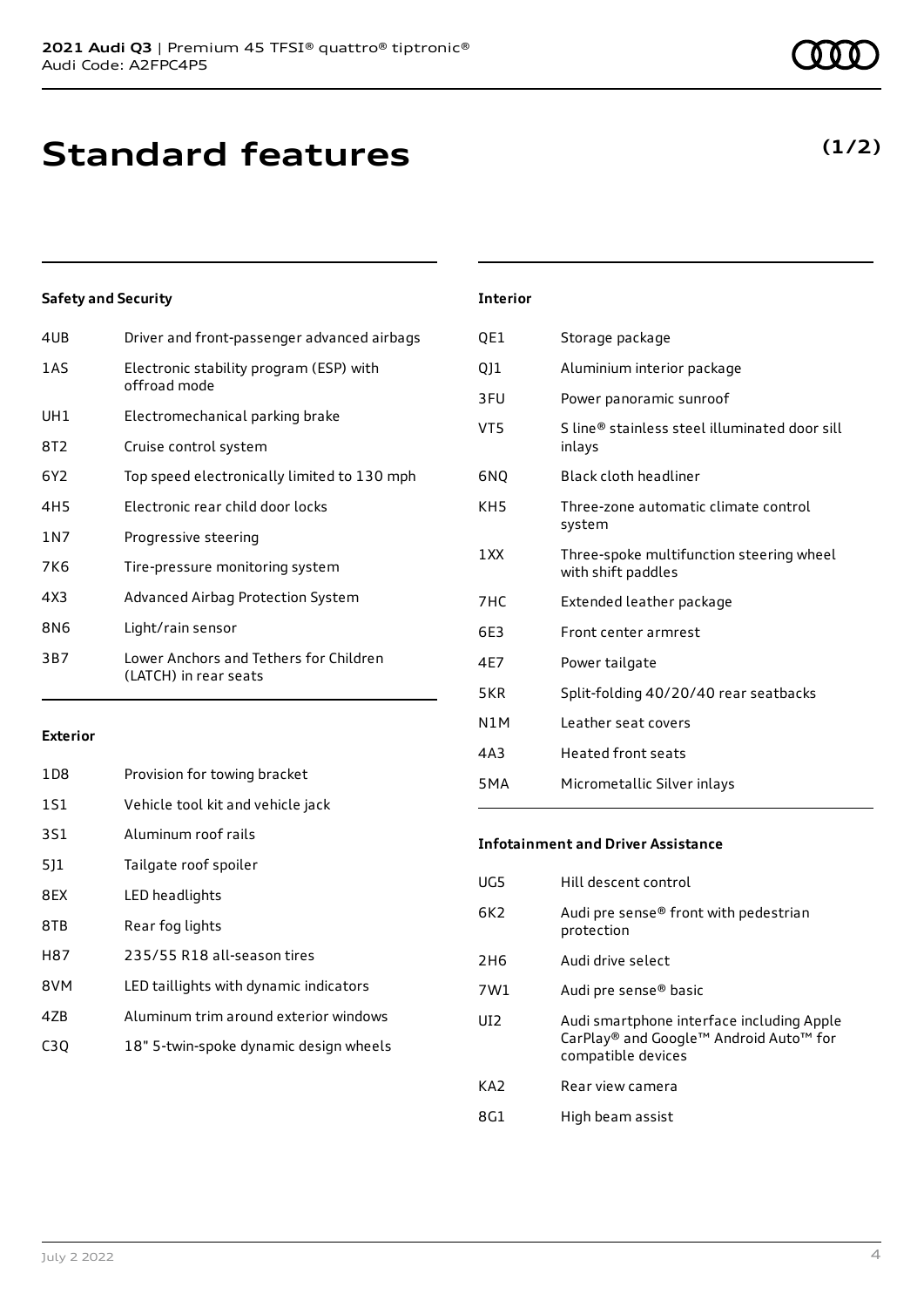# **Standard features**

### **Infotainment and Driver Assistance**

| 9VD | Audi sound system                                             |
|-----|---------------------------------------------------------------|
| 9S0 | Digital instrument cluster 10.25"                             |
| I8V | MMI® with 8.8" display                                        |
| QH1 | Voice dialogue system                                         |
| 9ZX | BLUETOOTH wireless technology preparation<br>for mobile phone |

**(2/2)**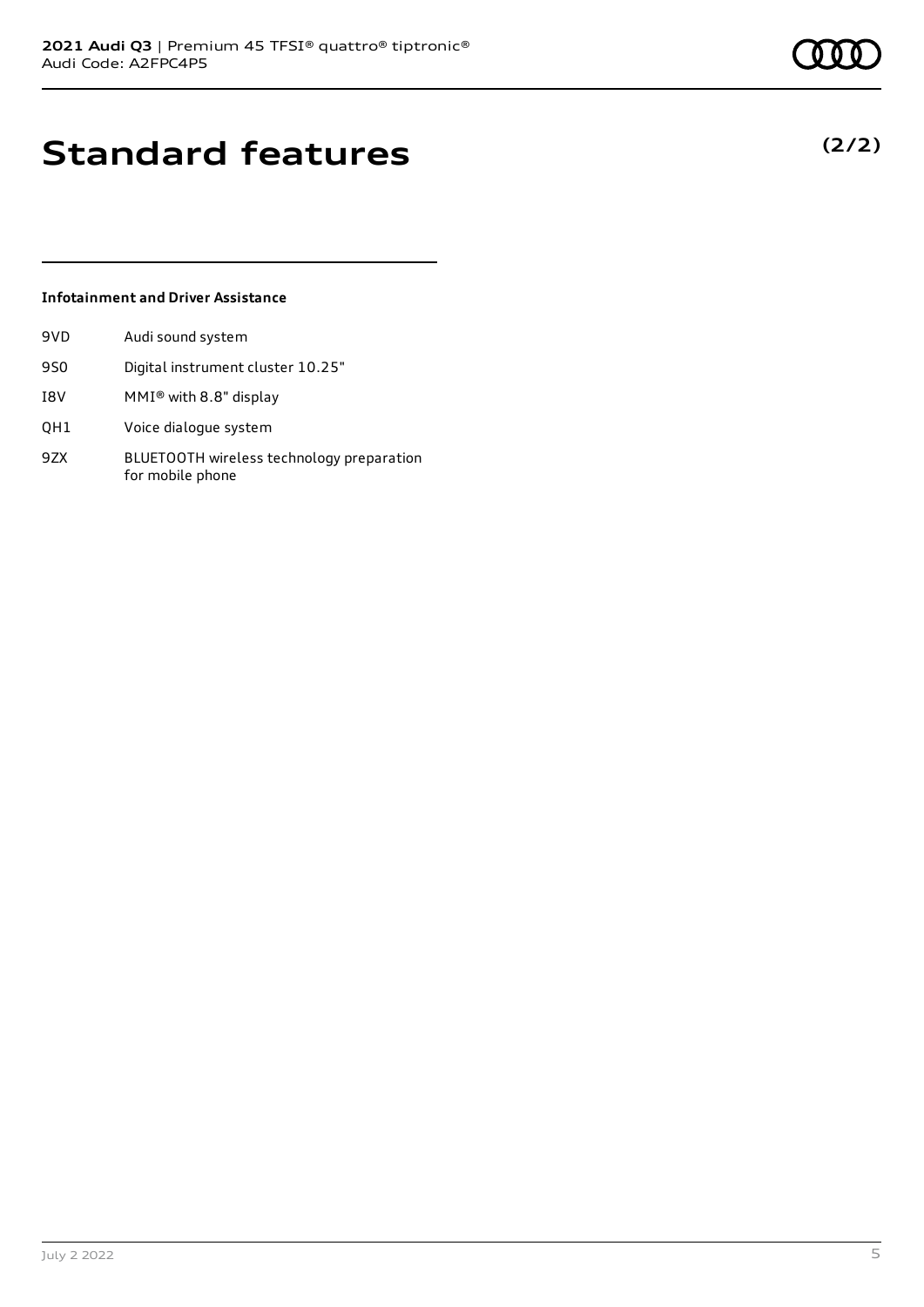# **Dealer remarks**

Recent Arrival! 2021 Audi Q3 Premium S line quattro CARFAX One-Owner. Clean CARFAX. Alarm w/Motion Sensor, Audi Advanced Key, Audi Parking System Plus, Audi Side Assist, Convenience Package, Frameless Auto-Dimming Interior Mirror w/Compass, Heated Power-Folding Exterior Mirrors, LED Interior Lighting Package, SiriusXM All Access Service. 20/28 City/Highway MPG

Legend Audi / VW / Porsche promises nothing but the highest quality used cars in Amityville for drivers from Farmingdale, Massapequa and Long Island Bellmore. We take the time to go over each model in our inventory inch by inch, ensuring each used car that leaves our lot runs like new for a very long time to come.

Our pre-owned vehicles are hand picked.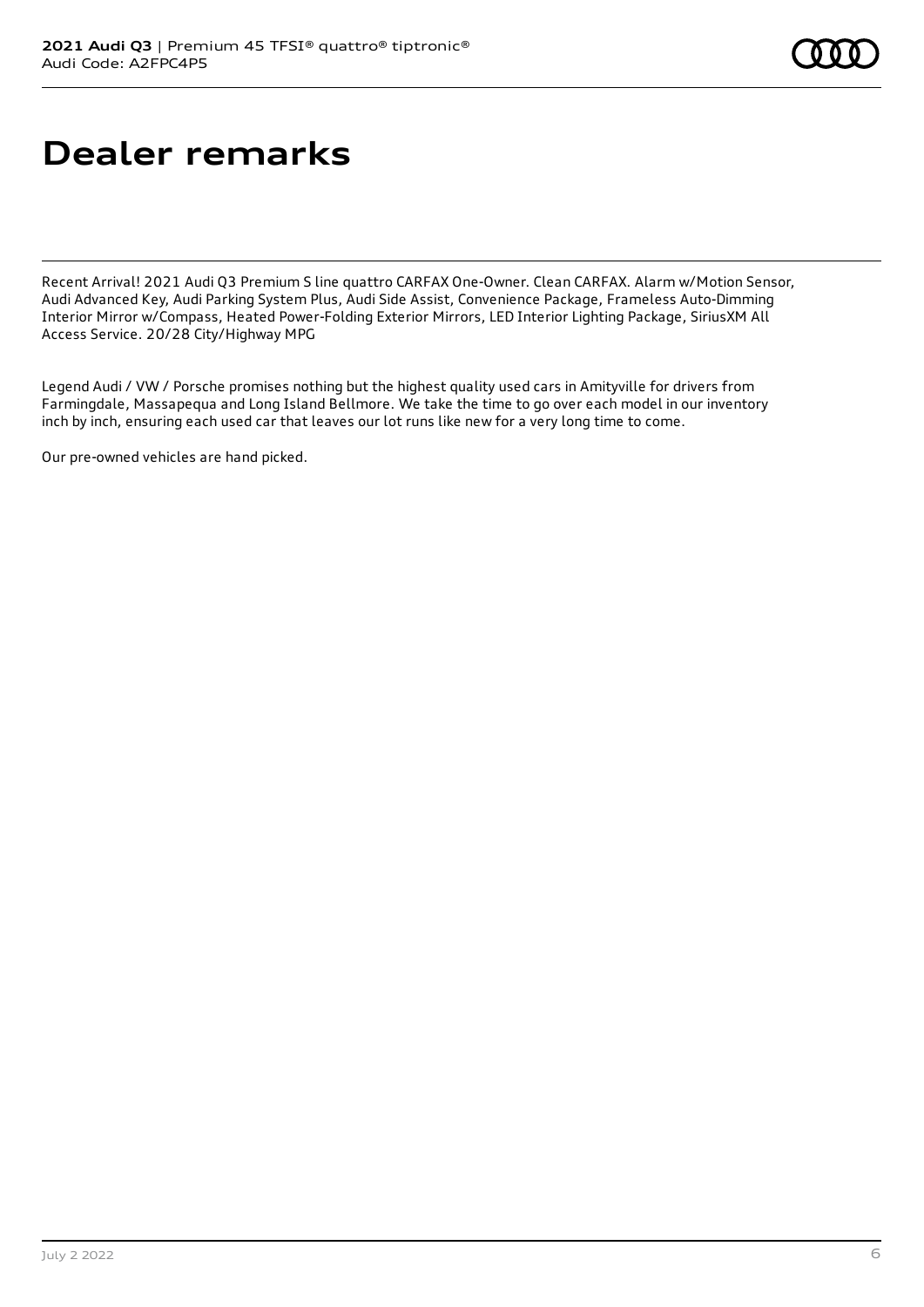# **Technical Specifications**

#### **Engineering | Performance**

| Engine type                                 | 2.0-liter four-cylinder                                               |
|---------------------------------------------|-----------------------------------------------------------------------|
| Power Level                                 | 45                                                                    |
| Max. output                                 | 228 HP                                                                |
| Displacement                                | 2.0 L                                                                 |
| Torque                                      | 258 lb-ft@rpm                                                         |
| Valvetrain                                  | 16-valve DOHC with Audi valvelift<br>system and variable valve timing |
| Acceleration (0 - 60<br>mph)                | 7.0 seconds                                                           |
| Engine block                                | Cast-iron                                                             |
| Induction/fuel injection Turbocharged/TFSI® |                                                                       |
| Cylinder head                               | Aluminum-alloy                                                        |
| stroke                                      | Displacement/Bore and 1,984/82.5 x 92.8 cc/mm                         |
| Top track speed <sup>1</sup>                | 130 mph                                                               |

| Suspension                    |                                                          |  |
|-------------------------------|----------------------------------------------------------|--|
| Front axle                    | MacPherson strut front suspension                        |  |
| Rear axle                     | Four-link rear suspension                                |  |
|                               |                                                          |  |
| <b>Brakes</b>                 |                                                          |  |
| <b>Front brakes</b>           | 13.4 (ventilated disc) in                                |  |
| Rear brakes                   | 12.2 (ventilated disc) in                                |  |
| Parking brake                 | Flectromechanical                                        |  |
|                               |                                                          |  |
| <b>Body</b>                   |                                                          |  |
| Material                      | Multi-material body construction<br>(steel and aluminum) |  |
| Corrosion protection          | Multistep anti-corrosion protection                      |  |
|                               |                                                          |  |
| <b>Warranty   Maintenance</b> |                                                          |  |
| Warranty                      | 4-year/50,000-mile Audi New                              |  |

Vehicle Limited Warranty

### **Transmission | Drivetrain**

| Drivetrain type | quattro <sup>®</sup> all-wheel drive                         |
|-----------------|--------------------------------------------------------------|
| Transmission    | Eight-speed Tiptronic <sup>®</sup> automatic<br>transmission |

### **Steering**

| Steering type                             | Electromechanical power steering<br>system |
|-------------------------------------------|--------------------------------------------|
| Turning diameter, curb-38.4 ft<br>to-curb |                                            |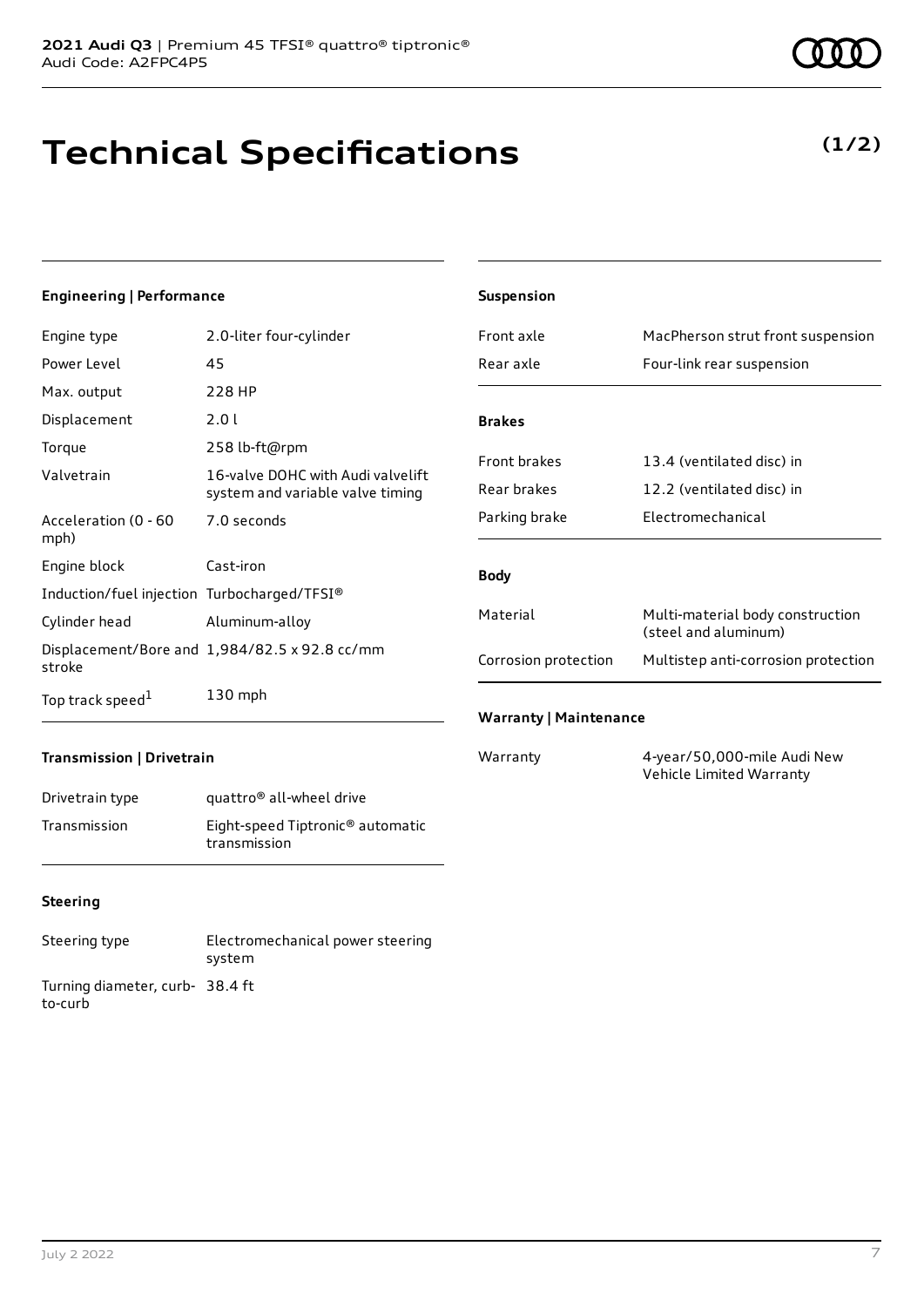# **Technical Specifications**

#### **Exterior Measurements**

| Height                           | 62.9 in   |
|----------------------------------|-----------|
| Overall width without<br>mirrors | 72.8 in   |
| Length                           | 176.6 in  |
| Wheelbase                        | 105.5 in  |
| Drag coefficient                 | $0.36$ Cw |
| Overall width with<br>mirrors    | 79.7 in   |
| Track rear                       | 61.9 in   |
| <b>Track front</b>               | $62.2$ in |
| Curb weight                      | 3,916 lb  |

#### **Interior measurements**

| Seating capacity                          | 5                      |
|-------------------------------------------|------------------------|
| Head room with middle 37.6 in<br>sunroof  |                        |
| Head room with front<br>sunroof           | 39.6 in                |
| Shoulder room, front                      | 56.7 in                |
| Leg room, middle                          | $36.1$ in              |
| Shoulder room, middle                     | $55.1$ in              |
| Leg room, front                           | 40.0 in                |
| Cargo volume, rear<br>seatbacks up/folded | 23.7/48.0 cu ft, cu ft |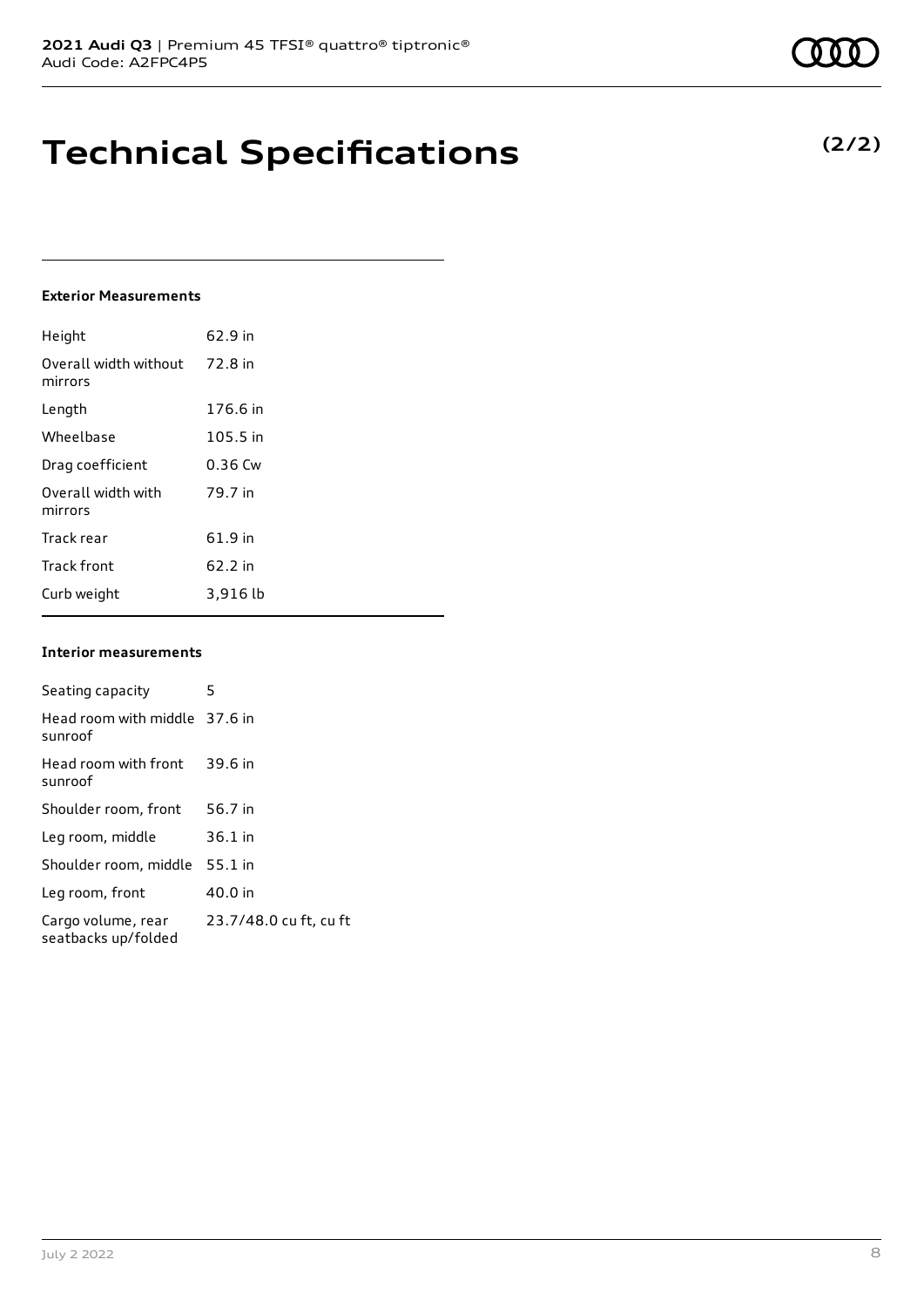### **Consumption- and emission**

**Consumption by NEDC**

combined 23 mpg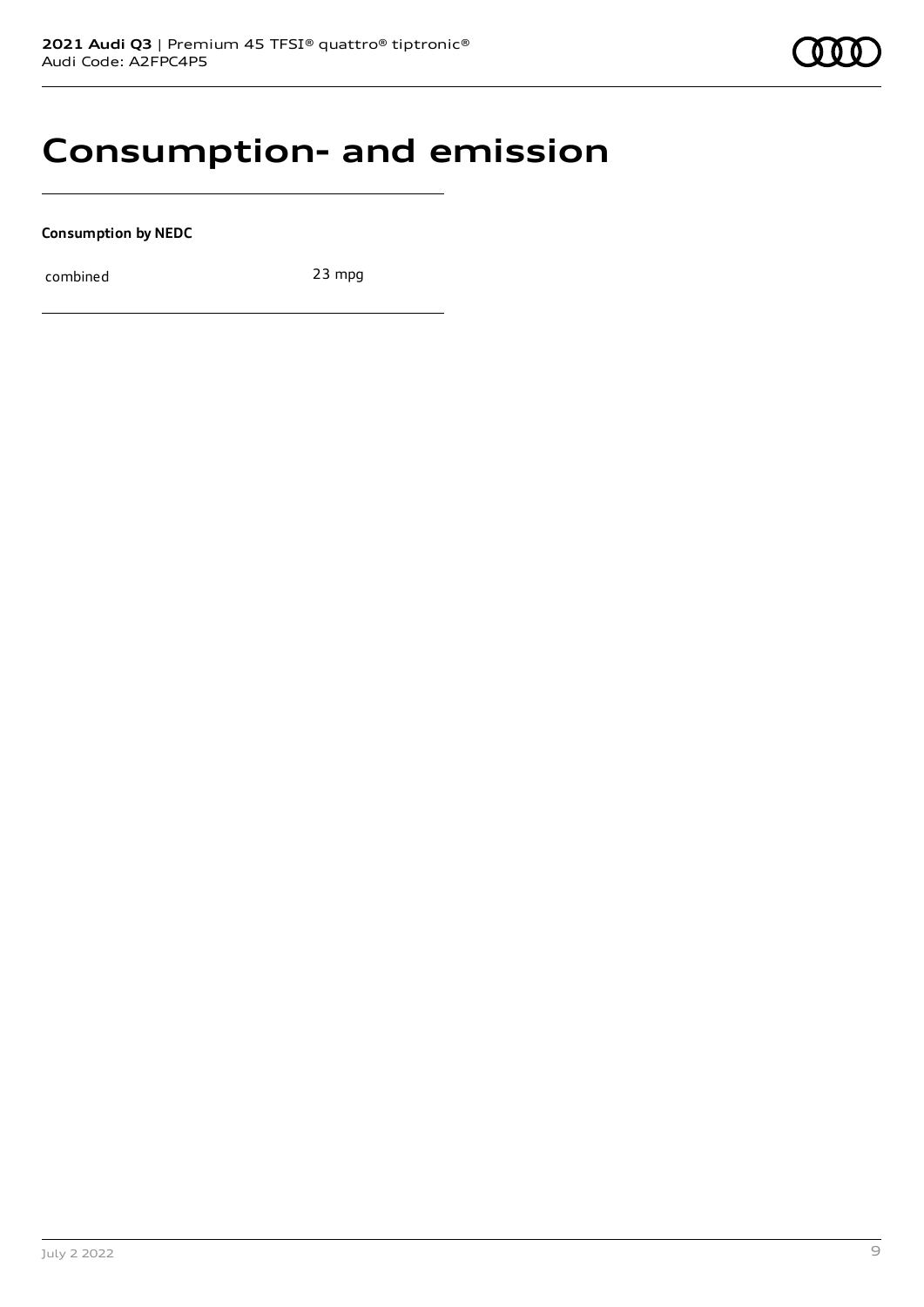

## **Contact**

Dealer **Audi Massapequa**

5775 Merrick Rd 11758 Massapequa NY

Phone: +16316917700 FAX: 6316911736

www: [https://www.audimassapequa.com](https://www.audimassapequa.com/)